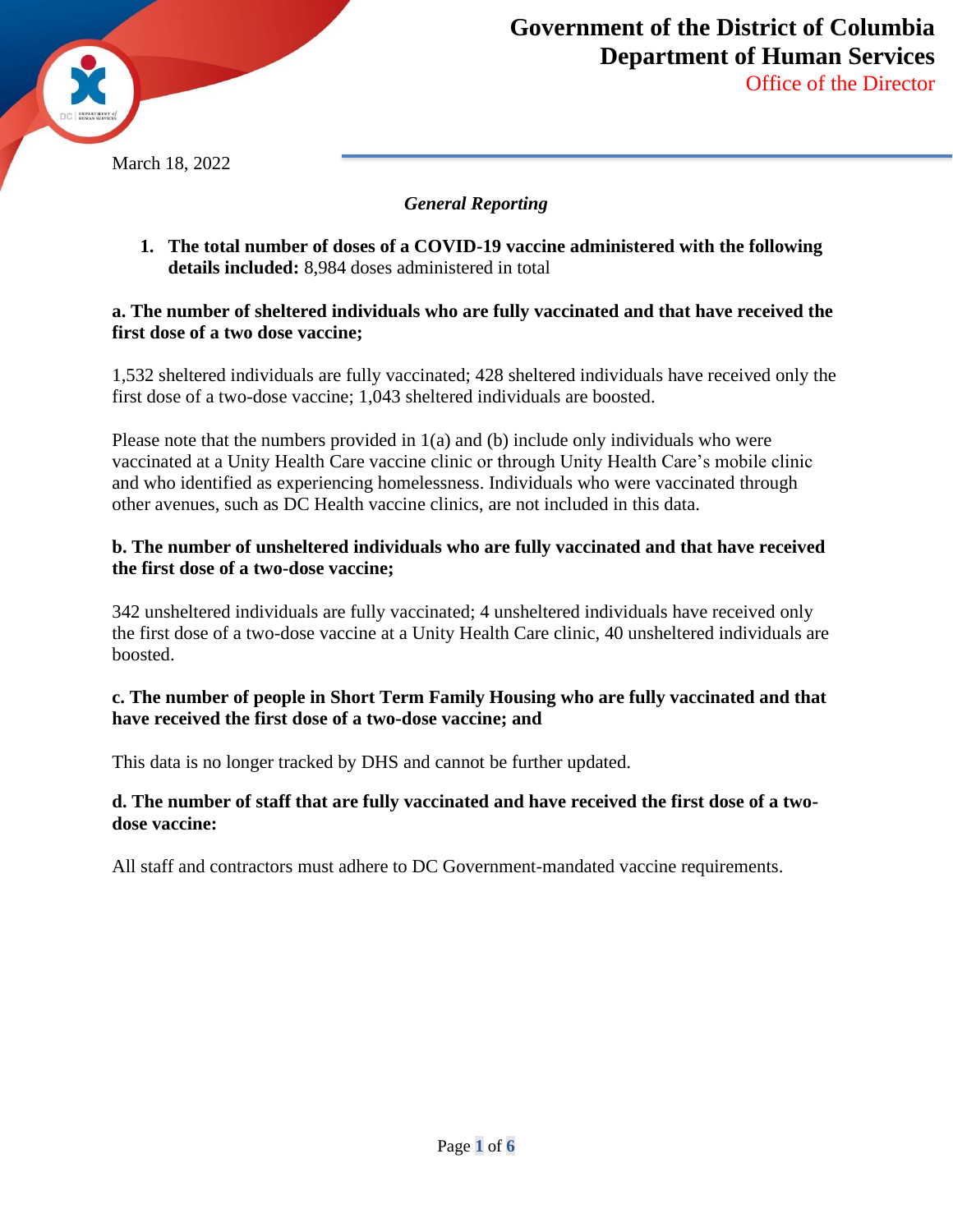**2. A daily census for the two-week reporting period of individuals in the following:** 

**a. PEP-V; and** 

**b. ISAQ.** 

|                        | 3/3 | 3/4 | 3/5 | 3/6 | 3/7 | 3/8 | 3/9 |
|------------------------|-----|-----|-----|-----|-----|-----|-----|
| <b>Hampton Inn</b>     |     | 8   |     | 9   |     |     |     |
|                        | 4   |     | 9   |     | 8   | 13  | 10  |
| <b>Arboretum</b>       | 98  | 98  | 98  | 98  | 98  | 98  | 100 |
| <b>Holiday Inn</b>     | 198 | 197 | 197 | 197 | 194 | 208 | 207 |
| Fairfield              | 100 | 101 | 99  | 98  | 98  | 98  | 98  |
| <b>Capitol Skyline</b> | 128 | 128 | 127 | 127 | 127 | 119 | 116 |
|                        |     |     |     |     |     |     |     |

|                        | 3/10 | 3/11 | 3/12 | 3/13 | 3/14 | 3/15 | 3/16 |
|------------------------|------|------|------|------|------|------|------|
| <b>Hampton Inn</b>     |      | 12   |      | 12   |      |      |      |
|                        | 12   |      | 12   |      | 10   | 11   | 11   |
| Arboretum              | 101  | 100  | 100  | 100  | 98   | 99   | 99   |
|                        |      |      |      |      |      |      |      |
| <b>Holiday Inn</b>     |      | 221  |      |      |      |      |      |
|                        | 221  |      | 215  | 215  | 214  | 222  | 222  |
| Fairfield              | 99   | 95   | 95   | 95   | 97   | 98   | 97   |
|                        |      |      |      |      |      |      |      |
| <b>Capitol Skyline</b> |      |      |      |      |      |      | 112  |
|                        | 117  | 115  | 115  | 115  | 113  | 113  |      |

# ISAQ PEP-V

**3. A weekly census for the two-week reporting period of individuals (and or families) in Short Term Family Housing facilities, by location.** 

|                 | As of 3/9 | As of 3/16 |
|-----------------|-----------|------------|
| <b>Terrell</b>  | 18        | 19         |
| <b>Brooks</b>   | 12        | 12         |
| <b>Kennedy</b>  | 14        | 15         |
| <b>Sterling</b> | 19        | 19         |
| Aya             | 32        | 30         |
| <b>Horizon</b>  | 21        | 18         |
| <b>Triumph</b>  | 27        | 29         |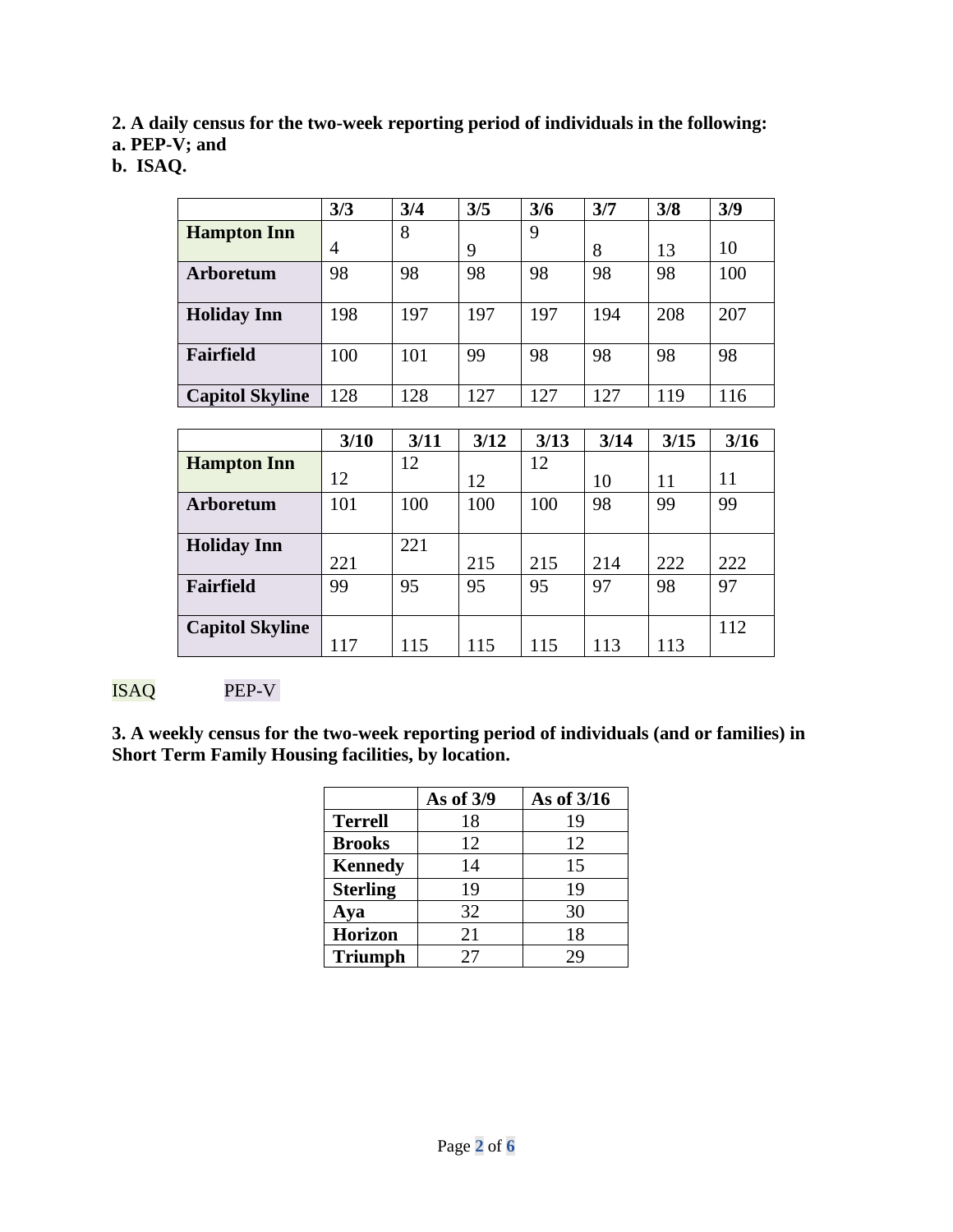**4. A daily census for the two-week reporting period of the number of "turn-aways" from the homeless services shelter system.** 

| 3/3 | 3/4 | 3/5 | 3/6 | 3/7 | 3/8 | 3/9 |
|-----|-----|-----|-----|-----|-----|-----|
|     |     | ⊥ ∪ | 10  | ⊥ ∪ | U   | J   |

| 3/10 | 3/11 | $3/12$ | 3/13 | $3/14$ | 3/15 | 3/16 |
|------|------|--------|------|--------|------|------|
|      | ь    |        |      |        |      |      |

The above numbers represent individuals only. DHS does not turn away families due to capacity limitations.

### *STAY DC Reporting*

Unless otherwise indicated, all data is current as of March 16, 2022.

# **5. The total number of applications, identified as being initiated by tenants or housing providers, at different points in the application process including:**

**a. Draft;** 

 $\overline{\phantom{a}}$ 

- **b. Application Submitted;**
- **c. Application Pending Match (from tenant or housing provider);**
- **d. Application Under Review;**
- **e. Funding Decision Made; and**
- **f. Award paid and award denied.**

|               | $({\bf a})$ | (b)    | (c)   | $\bf(d)$ | (e)    | (f) Paid $*$  |              |
|---------------|-------------|--------|-------|----------|--------|---------------|--------------|
|               |             |        |       |          |        |               | Denied**     |
| <b>Tenant</b> | 395         | 61,296 |       |          | 54,682 | \$274,788,113 | \$37,340,902 |
| HP            | 30,814      | 38,978 | 9,205 | 3,536    | 24,684 |               |              |

Notes:

 $\Gamma$ 

- The counts in the table above are not mutually exclusive. An application counted in the App Submitted column is also counted in one of the following columns: App Pending Match, App Under Review, or Funding Decision Made
- The Draft column includes all applications in the Draft stage
- The App Submitted column includes all application stages except Draft, Application Cancelled, and Application Rejected
- The App Pending Match column includes applications in the Awaiting Application Match stage
- The App Under Review column includes applications in Application Review and QA/QC Review stages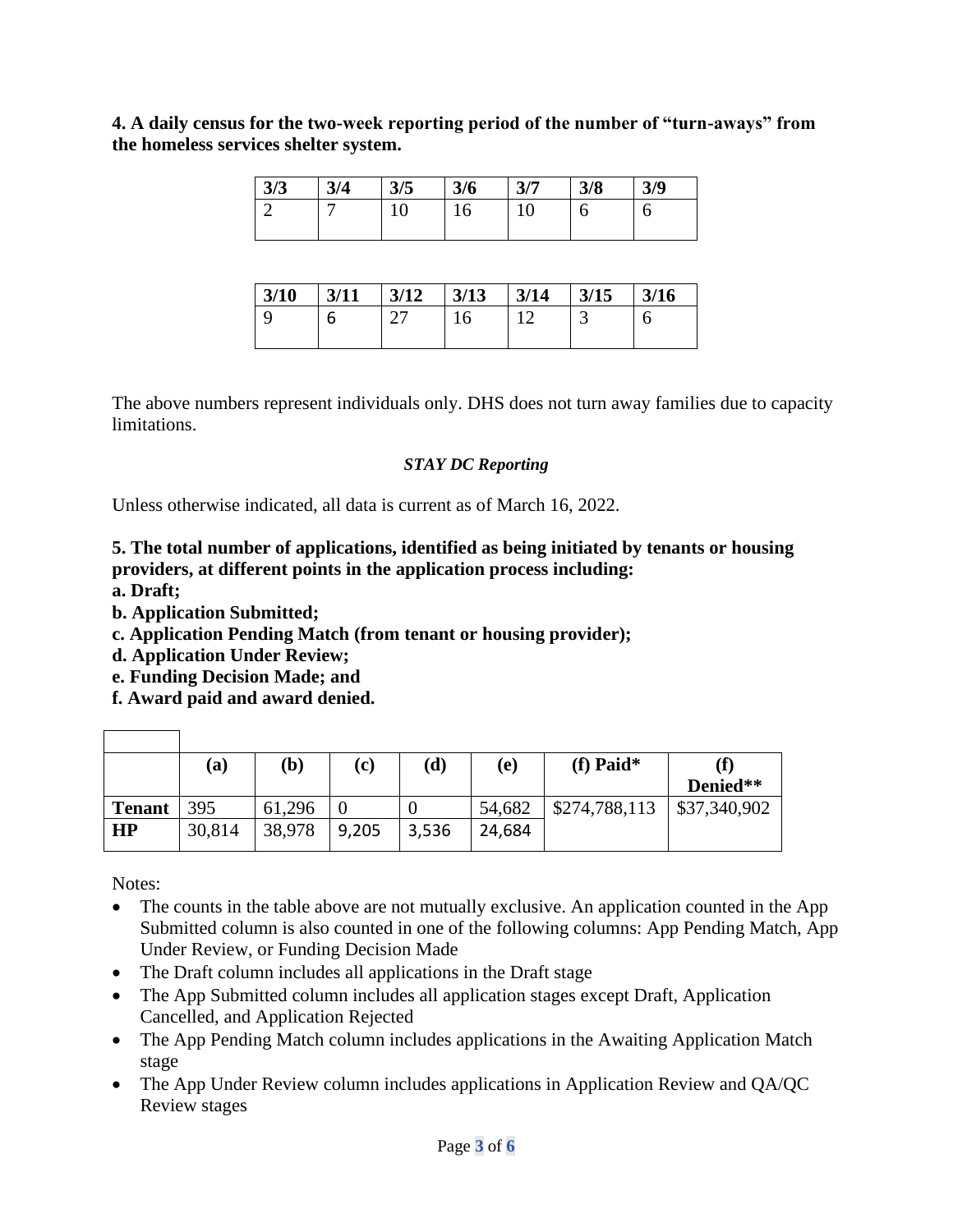- The Funding Decision Made column includes applications in Funding Decision and Payment stages
- \*The Award Paid includes rent and utilities funds. The rent includes funds paid, sent for payment, and pending payment. The utilities include only the actual amounts paid by the utility. This is a change in the reporting since the last report.
- \*\* The Award Denied is the allocation that has a rejected Funding Decision. DHS is exploring ways to approve applications that currently fall under this category.

# **6. The total number of applications, identified as being initiated by tenants or housing providers, broken down by Ward.**

| <b>Applications by Ward</b> |       |       |       |       |       |       |                |        |       |
|-----------------------------|-------|-------|-------|-------|-------|-------|----------------|--------|-------|
| ມ                           |       |       |       |       |       |       | <b>Unknown</b> |        |       |
| <b>Tenant</b>               | 5,454 | 2,195 | 1,583 | 5,072 | 7,944 | 7,944 | 12,261         | 17,515 | 1,910 |
| HP                          | 3,570 | 1,587 | 1.271 | 3,057 | 5,019 | 4,930 | 7,308          | 10,136 | 2,094 |

Notes:

- This table includes all applications submitted life to date for applications in all stages except Draft and Application Cancelled
- The ward is based on the tenant residence
- Applications where the applicant skipped the USPS validation are counted in the Unknown category

# **7. Total amount of funds requested broken down as follows:**

## **a. Use of the funds (e.g. back rent, future rent, other costs, and utilities); and b. Recipient of funds (i.e. tenant or housing provider).**

We only collect information for Rent and Utilities, as reflected below.

| <b>Requested Funds by Type</b> |               |              |  |  |  |
|--------------------------------|---------------|--------------|--|--|--|
| <b>Utilities</b><br>Rent       |               |              |  |  |  |
| Tenant                         | \$290,547,927 | \$34,822,980 |  |  |  |
| <b>HP</b>                      | N/A           |              |  |  |  |

Note: Table above includes requested funds for applications in all stages except Draft and Application Cancelled. This will include requested funds associated with applications that have been paid.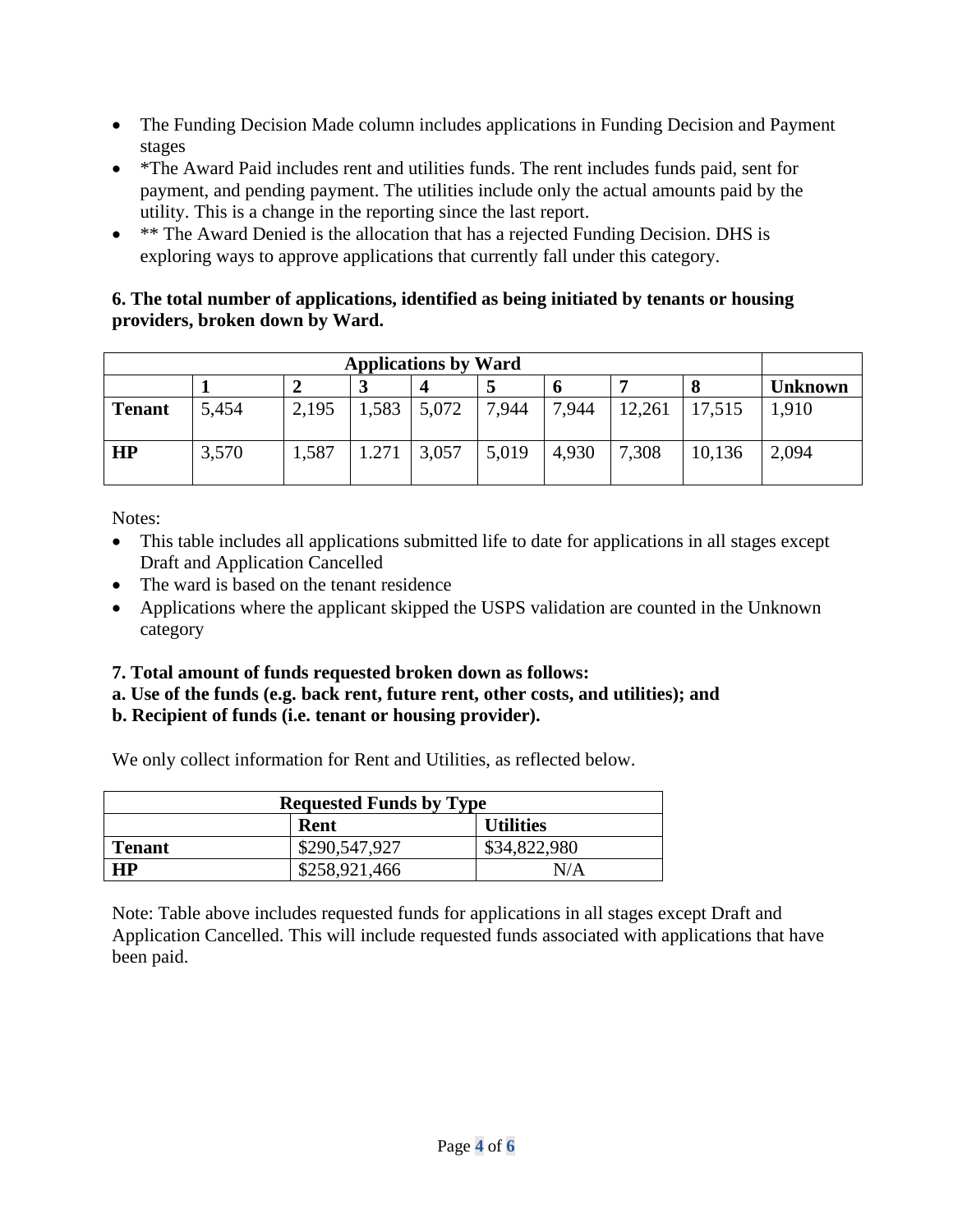- **8. Total amount of funds awarded broken down as follows:**
- **a. Use of the funds (e.g. back rent, future rent, other costs, and utilities); and**
- **b. Recipient of funds (i.e. tenant or housing provider).**

|                         | <b>Awarded Funds by Type</b> |                  |
|-------------------------|------------------------------|------------------|
|                         | Rent                         | <b>Utilities</b> |
| <b>Tenant</b>           | \$91,159,078                 | \$17,272,592     |
| HP                      | \$166,356,443                | N/A              |
| <b>Total</b>            | \$257,515,521                | \$17,272,592     |
| <b>Total Households</b> | 34,907                       | 15,371           |

Notes:

- Rent funds shown in table above includes rent funds paid, sent for payment, and pending payment.
- Given that the utilities are reviewing and potentially adjusting utility payments prior to payment, the Utilities metric above has changed since last report to only include the amount actually paid by the utility. The previously reported metric included awarded utilities not yet confirmed by the utility providers.
- For households with utility-only assistance, that could include more than one utility paid.

### **9. The average amount of funds awarded for each use (e.g. back rent, future rent, other costs, and utilities).**

| <b>Average Awarded Funds by Type</b> |         |  |  |  |
|--------------------------------------|---------|--|--|--|
| <b>Type</b>                          | Average |  |  |  |
| Rent                                 | \$5,185 |  |  |  |
| Gas                                  | \$514   |  |  |  |
| Water                                | \$986   |  |  |  |
| Electricity                          | \$817   |  |  |  |

Note: Average shown in table above is calculated based on funds paid, sent for payment, and pending.

### **10. Total number of applications denied to date, broken down by reason for denial.**

Below are the application categories that did not pass the initial review. The District requests additional documentations or self-attestation from the applicants before making a final denial decision.

| <b>Housing Provider Family</b>          |      |
|-----------------------------------------|------|
| Income Exceeds 80% AMI                  | 577  |
| Missing Documentation – Proof of Income | 5397 |
| Missing Documentation – Utility         | 282  |
| Missing Information – Household Members | 222  |
| Missing Information – Housing Provider  | 1055 |